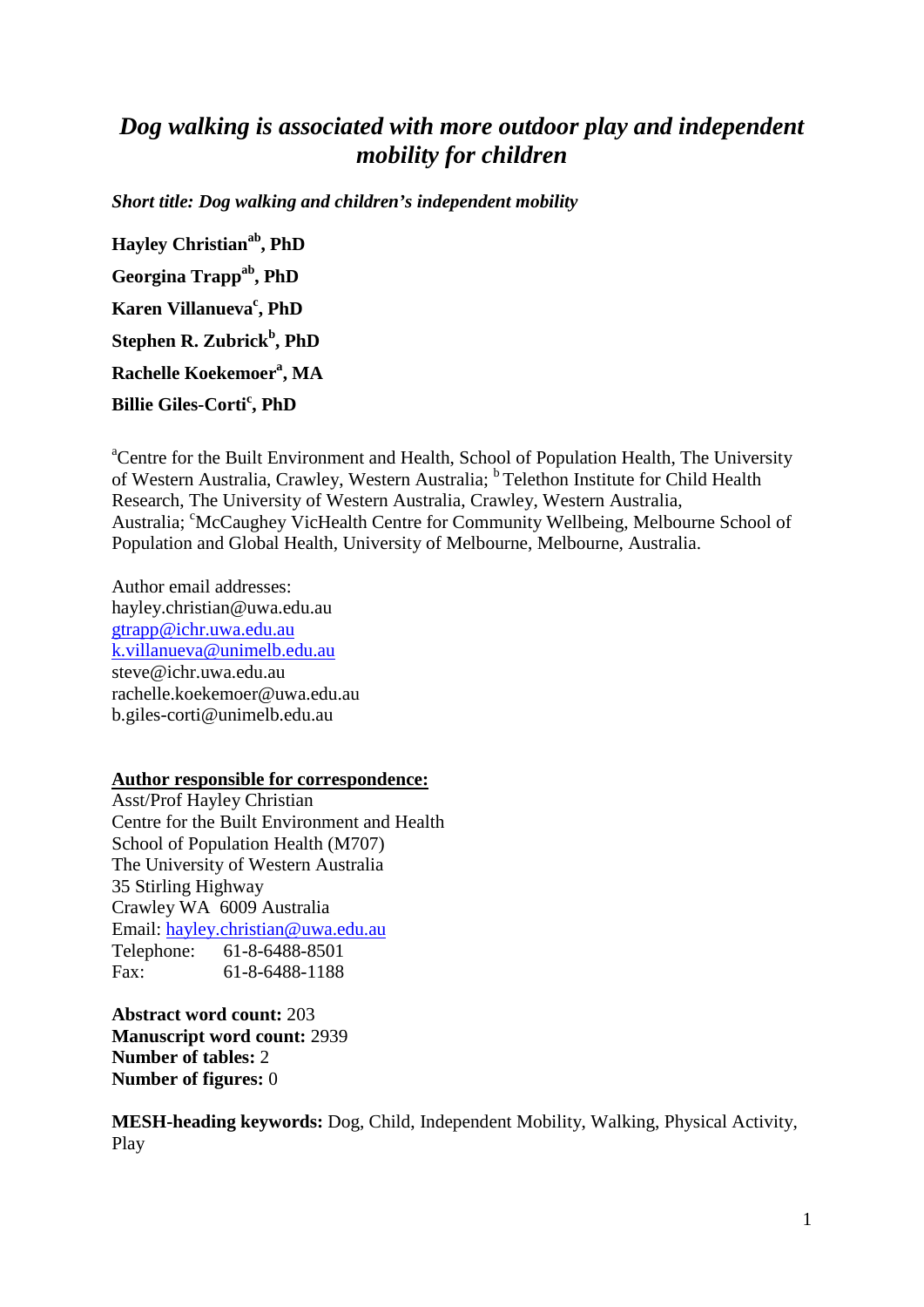## **Abstract**

**Objective:** Dog ownership is positively associated with children's physical activity. It is plausible that dog-facilitated activity rather than dog ownership *per se* encourages children's physical activity behaviors. We examined relationships between dog walking, and children's physical activity, outdoor play and independent mobility.

**Method:** Cross-sectional survey data from the 2007 **Perth (Western Australia)** TRavel, Environment, and Kids (TREK) project were analyzed for 727 10-12 year olds with a family dog. Weekly minutes of overall physical activity and walking, local walking and outdoor play were collected from children and parents. Children's weekly pedometer steps were measured. Independent mobility was determined by active **independent** travel to 15 local destinations.

**Results:** Overall, 55% of children walked their dog. After adjustment, more dog walkers than non-dog walkers walked in the neighborhood (75% vs. 47%), played in the street (60% vs. 45%) and played in the yard (91% vs. 84%) (all *p≤*0.05). Dog walkers were more independently mobile than non-dog walkers (*p≤*0.001). Dog walking status was not associated with overall physical activity, walking, or pedometer steps (*p>*0.05).

**Conclusions:** Dog-facilitated play and physical activity can be an effective strategy for increasing children's physical activity. Dog walking may provide a readily accessible and safe option for improving levels of independent mobility.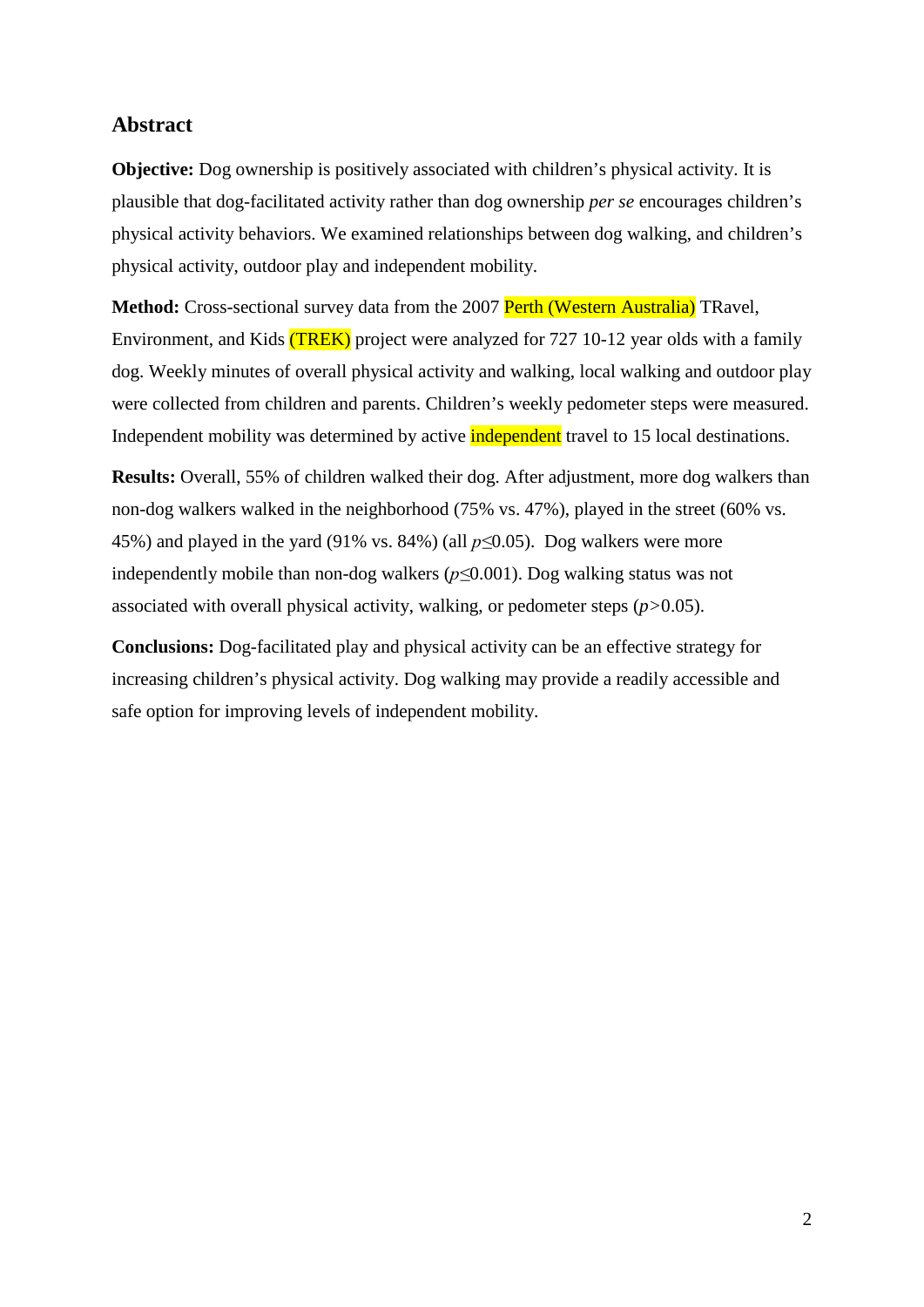## **Introduction**

Physical inactivity in children is a significant public health concern [\(World Health](#page-18-0)  [Organization, 2010,](#page-18-0) [2012\)](#page-18-1) and is a modifiable risk factor for chronic diseases such as cardiovascular disease and type II diabetes as well as children's psychosocial outcomes and bone health (Biddle [et al., 2004;](#page-14-0) [Goldfield et al., 2002;](#page-15-0) [Janssen and LeBlanc, 2010;](#page-15-1) [Timmons](#page-17-0)  [et al., 2007\)](#page-17-0). Evidence suggests that physical inactivity tracks from the early years through to adulthood [\(Azevedo et al., 2007;](#page-14-1) [Jones et al., 2013;](#page-15-2) [Pate et al., 1996;](#page-16-0) [Telama et al., 2005\)](#page-17-1) highlighting the importance of maintaining good, and improving poor early physical activity behaviours for later adult health benefits. Cost-effective strategies for increasing physical activity in children are required. One possible innovative and cost-effective strategy for increasing children's physical activity may be the physical activity facilitated through owning, playing and walking with a family dog [\(Christian et al., 2012;](#page-14-2) [Owen et al., 2010\)](#page-16-1).

Dog ownership and dog walking is a catalyst for physical activity and is associated with increased likelihood of achieving the recommended level of physical activity in adults [\(Christian et al., 2013;](#page-14-3) [Cutt et al., 2008a;](#page-14-4) [Moudon et al., 2007;](#page-16-2) [Schofield et al., 2005;](#page-17-2) [Thorpe](#page-17-3)  [et al., 2006\)](#page-17-3). Only a handful of studies [\(Christian et al., 2012;](#page-14-2) [Mathers et al., 2010;](#page-15-3) [Owen et](#page-16-1)  [al., 2010;](#page-16-1) [Salmon et](#page-17-4) al., 2010; [Sirard et al., 2011\)](#page-17-5) explore dog ownership in relation to youth physical activity. These studies have found that dog ownership positively influences children's physical activity [\(Christian et al., 2012;](#page-14-2) [Owen et al., 2010;](#page-16-1) [Salmon et al., 2010\)](#page-17-4). For example, a recent study found that children who had a family dog, walked approximately 30 more minutes per week and were almost 50% more likely to achieve the recommended level of physical activity compared with non-dog owners [\(Christian et al., 2012\)](#page-14-2). While it appears that there is potential for dog ownership to significantly impact children's physical activity levels, it is unknown whether dog-facilitated physical activity (i.e., walking with a dog) rather than dog ownership *per se* is important for children's physical activity behaviors. Indeed, Salmon et al (2010) found no association between children's objectively-measured physical activity and frequency of walking the dog in the last week [\(Salmon et al., 2010\)](#page-17-4). Further studies are required to determine the relationship between dog walking and physical activity in children.

Furthermore, no studies to date appear to have investigated the relationship between dog walking and other physical activity behaviors such as **outdoor** play, and independent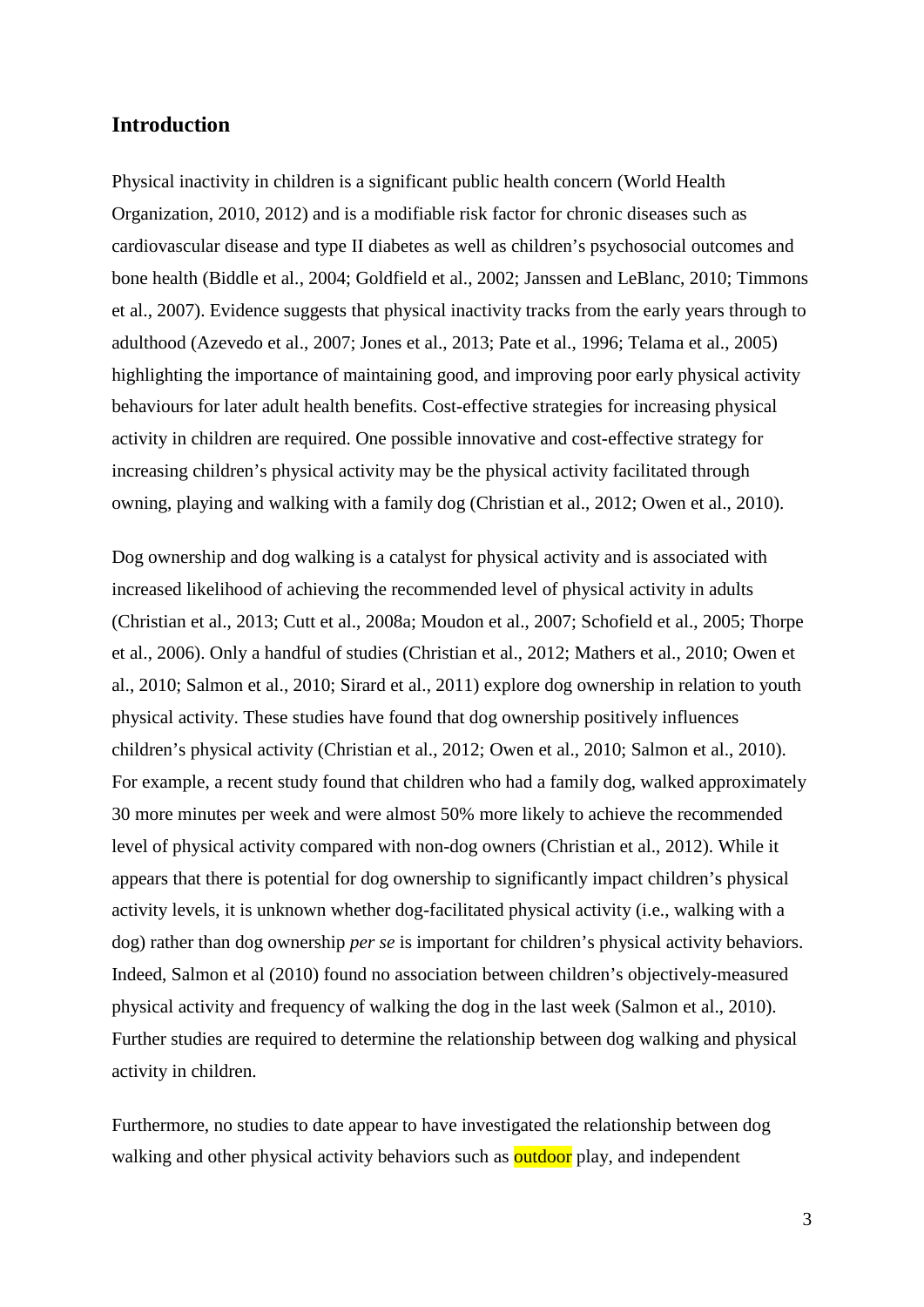mobility. Outdoor play is recognized as being vital for children's health and wellbeing because it is a significant source of physical activity [\(Page et al., 2010\)](#page-16-3) and encourages healthy child development [\(Ginsburg, 2007;](#page-15-4) [Joshi et al., 1999;](#page-15-5) [Pellegrini and Smith, 1998\)](#page-16-4). Outdoor play encourages social interaction, supports creativity, and facilitates problem solving [\(McCurdy et al., 2010\)](#page-16-5). Moreover, children's independent mobility, that is walking or cycling without adult supervision, is an important mechanism through which children accumulate physical activity as well as other psychosocial benefits such as the opportunity to learn about their environment, improve spatial and way-finding abilities and develop social relationships with other children and adults in their local community [\(Gale et al., 1990;](#page-15-6) [Herman, 1980;](#page-15-7) [Joshi et al., 1999;](#page-15-5) [Rissotto and Tonucci, 2002;](#page-16-6) [Schoeppe et al., 2013;](#page-17-6) [Villanueva et al., 2012\)](#page-18-2). Among other factors, previous studies suggest that walking with an older sibling or friends is associated with increased independent mobility, particularly in girls [\(Jones et al., 2000;](#page-15-8) Zwerts et al., 2010). This may be because travelling with others may contribute to perceptions of safety and personal protection, resulting in more freedom granted by parents. Dogs are often considered important family members [\(Albert and Bulcroft, 1988;](#page-14-5) [Cutt et al., 2008b\)](#page-14-6). In adults for example, walking with a dog provides greater feelings of safety, particularly when walking at night [\(Cutt et al., 2007;](#page-14-7) [Cutt et al., 2008b;](#page-15-9) [Wood and](#page-18-3)  [Giles-Corti, 2005\)](#page-18-3). Thus, walking with a dog may provide children with more opportunity to be independently mobile because a family dog plays a role similar to that of an older sibling or friend (i.e., a protector and guardian). Compared with a child walking alone, walking with a dog (unaccompanied by an adult) may improve parent and child feelings of safety.

Given that approximately 50-70% of US and Australian households with children own a dog [\(American Veterinary Medical Association, 1997;](#page-14-8) [Christian et al., 2012;](#page-14-2) [Mathers et al., 2010;](#page-15-3) [Salmon et al., 2010\)](#page-17-4) dog walking may potentially provide a readily accessible option for improving levels of independent mobility, outdoor play and physical activity. The aim of this study was to investigate the relationship between children's dog walking, physical activity, outdoor play and independent mobility. We postulated that 'dog walking' status is a proxy for other dog-facilitated physical activity behaviors such as playing outdoors with a dog and being independently mobile with a dog. We hypothesized that children who walked their dog had higher levels of outdoor play, independent mobility and physical activity compared with children who had a dog but did not walk it.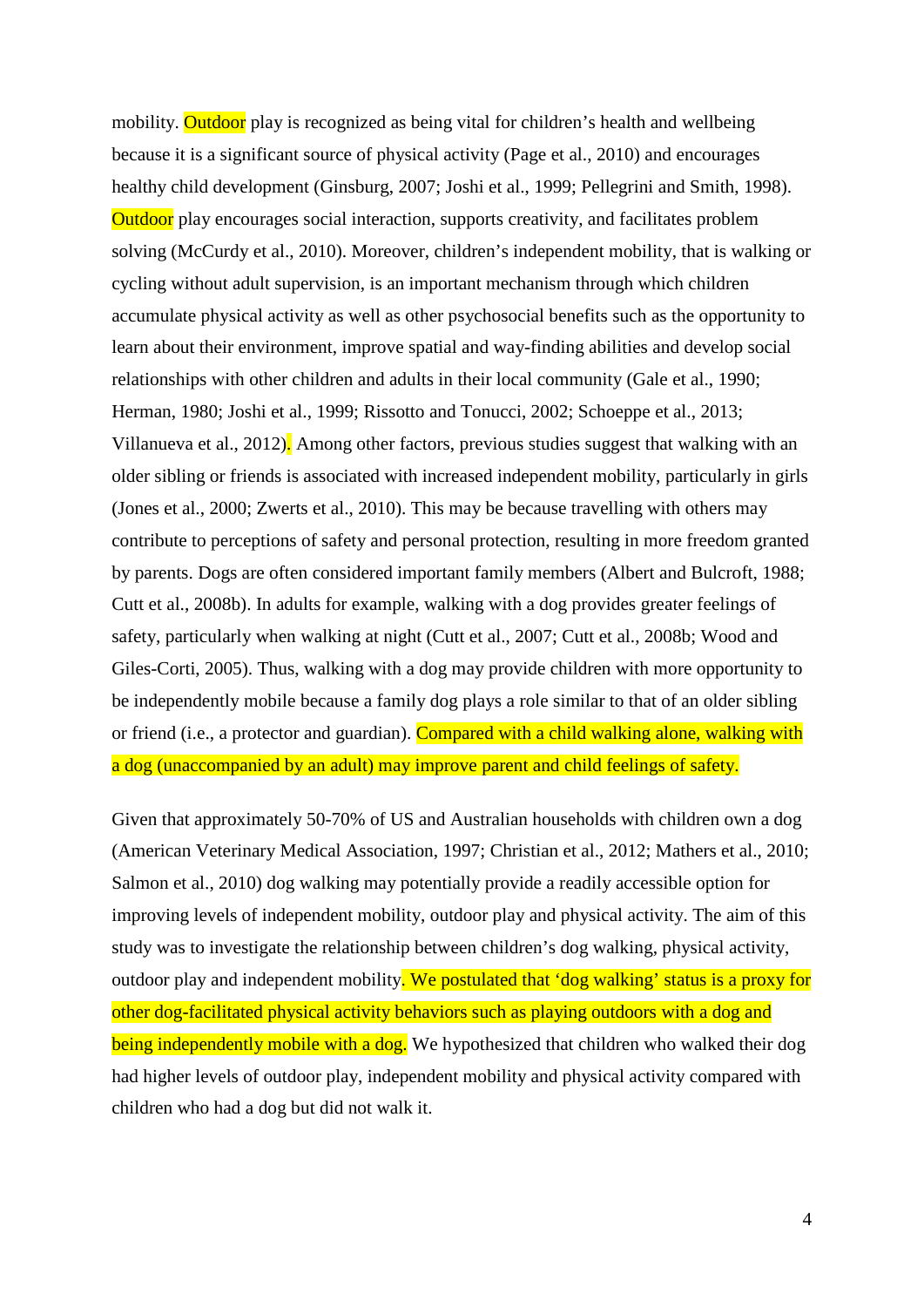## **Methods**

Cross-sectional data from the TRavel, Environment, and Kids project (TREK) was used. The research methodology for TREK is described fully elsewhere [\(Giles-Corti et al., 2011\)](#page-15-10). In 2007, 36 government primary schools in Perth, Western Australia were invited to participate; 25 participated (69.4% response rate (RR)). In each school, one class from each grade (year 5, 6, 7) was randomly selected until at least 30 children per grade were recruited. In total, 1480 children (57% RR) and 1314 of their parents (89% RR) participated. We analyzed data for 727 (49%) children who had a family dog.

Data were collected between July-December 2007 using a child and parent questionnaire in addition to other measures (not reported here). Test–retest reliability (1 week) of survey items was assessed (4 schools; n=160 10-12 year-olds; n=101 parents), and items with acceptable reliability (i.e., kappa or intraclass correlation coefficient  $[ICC] \ge 0.6$  or percent agreement ≥60%) were included in the final survey (not reported here) [\(Wood et al., 2010\)](#page-18-4).

### **Socio-demographic measures**

Children self-reported their sex and age. Parent's reported their age, sex, highest level of education, number of people and dependents <18 years living at home.

### **Dog-related measures**

Parents reported whether their family had a dog. Dog walking status was determined by children reporting whether they had taken their dog for a walk in the last week (yes/no) [\(Cutt](#page-14-6)  [et al., 2008b\)](#page-14-6). Children also reported whether they did this activity with an adult (yes/no/ sometimes).

### **Physical activity, play and independent mobility measures**

Children's minutes/week of walking and non-school physical activity was measured using parent-reported frequency and duration of vigorous, moderate and sport-related physical activity. Existing items from national physical activity surveys [\(Milligan et al., 2007\)](#page-16-7) were modified and pilot tested for children (ICC's≥0.6). Sufficient physical activity in children was defined as ≥420 minutes/week of total physical activity [\(Commonwealth Department](#page-14-9)  [Health and Ageing, 2004\)](#page-14-9). Children self-reported whether they went for a walk in their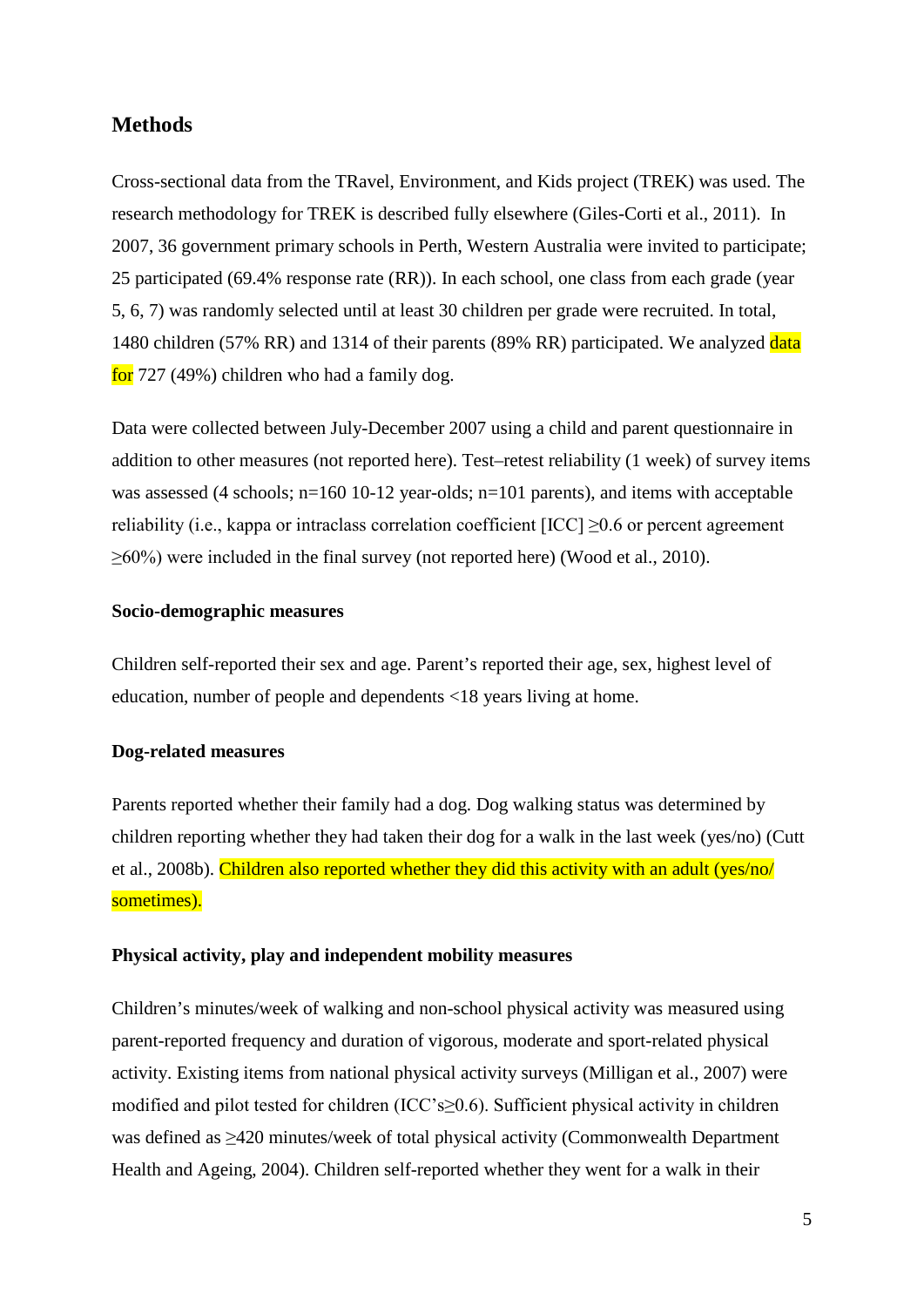neighborhood, took their dog for a walk, played in the street or played outside in the yard in the last week (percent agreement≥60%; yes/no). Accusplit AH120 pedometers (Accusplit, Inc., Livermore, CA, USA) recorded children's step counts. Counts were considered valid if they were between 1000 and 30000 steps per day [\(Rowe et al., 2004\)](#page-16-8). Average weekly steps were calculated for children recording steps for at least four days [\(McCormack et al., 2011;](#page-15-11) [Strycker et al., 2007\)](#page-17-7) as well as the proportion achieving the 12,000 (boys) and 15,000 (girls) steps/day recommended to reduce the likelihood of overweight and obesity [\(Tudor-Locke et](#page-17-8)  [al., 2011\)](#page-17-8).

To determine children's independent mobility behavior, an Independent Mobility Index was computed using questions from both parent and child questionnaires. This index has been described elsewhere [\(Villanueva et al., 2012;](#page-18-2) [Villanueva et al., 2013b\)](#page-18-5). Briefly, children were asked if they actively travelled to 15 local activities/destinations (excluding trips to school) in the week prior to the survey (no, sometimes, yes). The activities (n=6) included playing a team sport; swimming; going to a club or youth group; watching sport; music lessons; and catching a bus. The destinations (n=9) included visiting a park, playground or playing field; own friend's house; family/family friend's house; local shop; other shops; post-box; local library (not school library); movie cinema; Sunday school/church. Parents were also asked if they allowed their child to attend these 15 activities/destinations without an adult (no, yes). An independent mobility score was computed by summing the activities/destinations children actively travelled to and if they were allowed to do so without an adult (range 0-15).

#### **Statistical analysis**

Associations between dog walking status and categorical variables were assessed using chisquare tests. Independent sample t-tests were used for continuous variables. Logistic regression was used for multivariate analyses involving categorical outcome variables (sufficient physical activity, walked in neighborhood, played outside in the yard and played in the street) and linear regression for continuous variables (minutes of physical activity and walking outside of school, step counts and Independent Mobility Index score). All models adjusted for child age and sex, parent age, sex and maternal education, number of people and dependents in the household.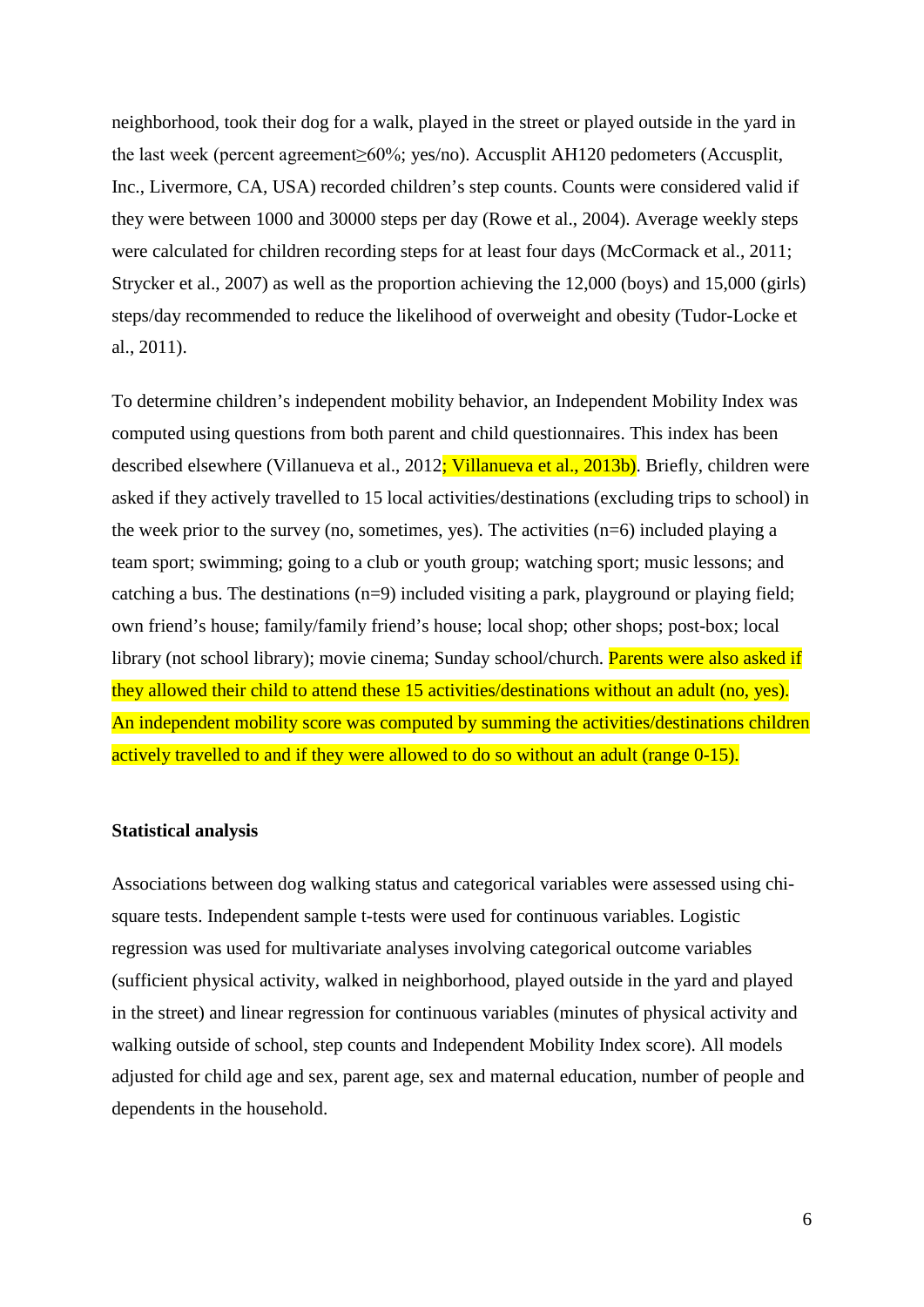## **Results**

Overall, 60% of children had a family dog. The mean age of children who had a family dog was 11  $(\pm 0.8)$  years, 48% were male and 55% were classified as dog walkers. Forty five percent of children who walked their dog did so without an adult. The mean age of parents was 40.8 (±5.9) years, the majority were female (88%) and 14% of mothers had a bachelor degree or higher. Parents of children who walked their dog were on average slightly older (41 vs. 40 years) and less likely to be female (86% vs. 92%), compared with parents of non-dog walkers (both *p≤*0.05) (Table 1).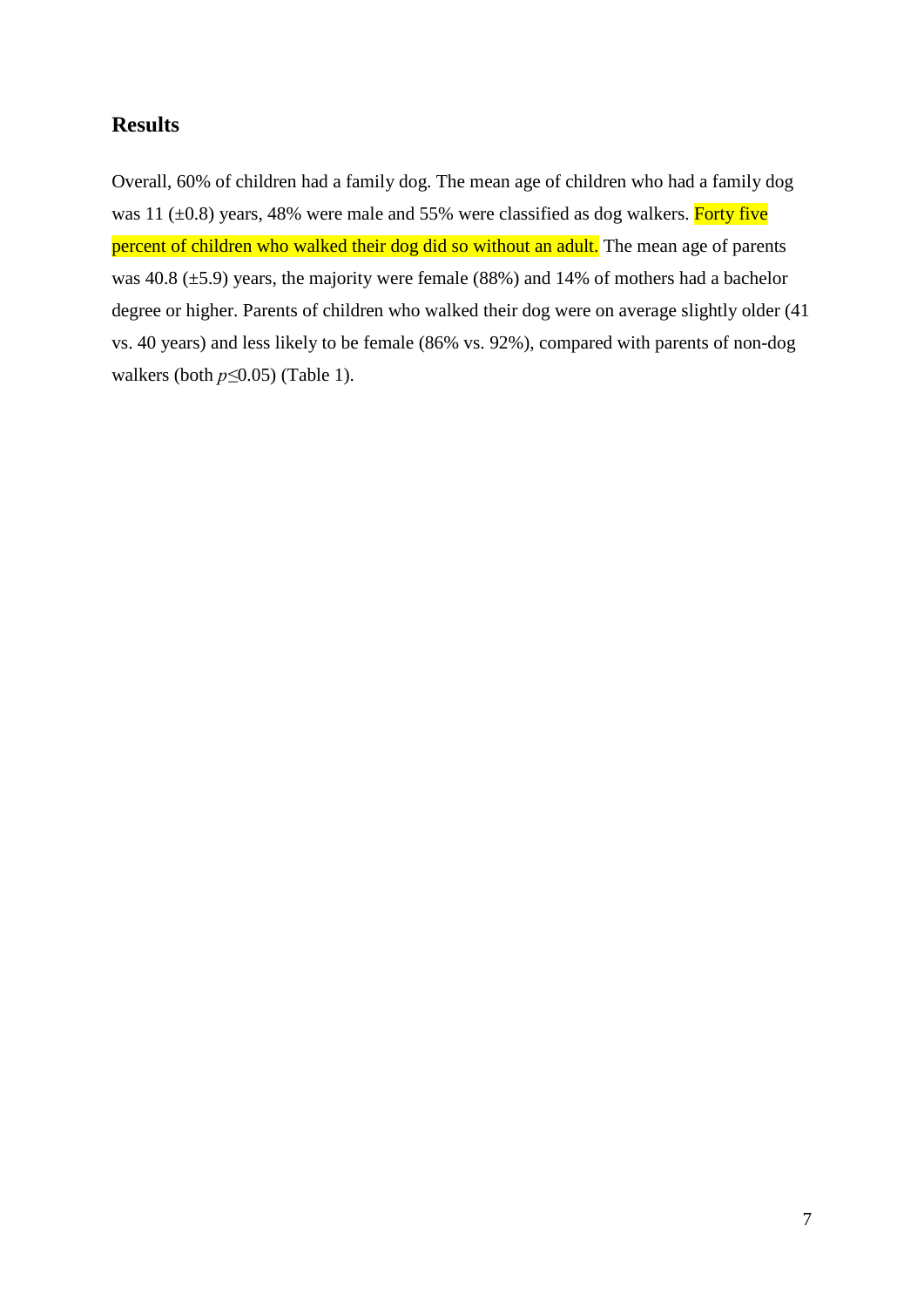|                                                                               | Non-dog<br>walkers | Dog walkers<br>$(n=403)$ | p-value |
|-------------------------------------------------------------------------------|--------------------|--------------------------|---------|
|                                                                               | $(n=324)$          |                          |         |
| Child gender (% Female)                                                       | 51.2               | 53.1                     | 0.616   |
| Mean age of child, years (SD)                                                 | 11.0(0.8)          | 11.0(0.8)                | 0.820   |
| Parent gender (% Female) <sup>a</sup>                                         | 92.3               | 85.6                     | 0.005   |
| Mean age of parent, years $(SD)^b$                                            | 39.9(6.2)          | 41.4(5.5)                | 0.001   |
| Maternal education (%)                                                        |                    |                          | 0.186   |
| Less than Secondary                                                           | 33.3               | 27.5                     |         |
| Secondary/trade/diploma                                                       | 52.2               | 58.6                     |         |
| Bachelor degree or higher                                                     | 14.5               | 13.9                     |         |
| Mean number of people living in house $(SD)^c$                                | 4.4(1.3)           | 4.2(1.2)                 | 0.097   |
| Mean number of children $\langle 18 \rangle$ years living at<br>home $(SD)^d$ | 2.5(1.0)           | 2.4(0.9)                 | 0.276   |
| Missing cases: $^a$ n=1; $^b$ n=10; $^c$ n=5; $^d$ n=10                       |                    |                          |         |

Table 1. Socio-demographic factors by dog walking status for participants in the TREK study, Perth, Western Australia (2007).

n=10

SD=Standard Deviation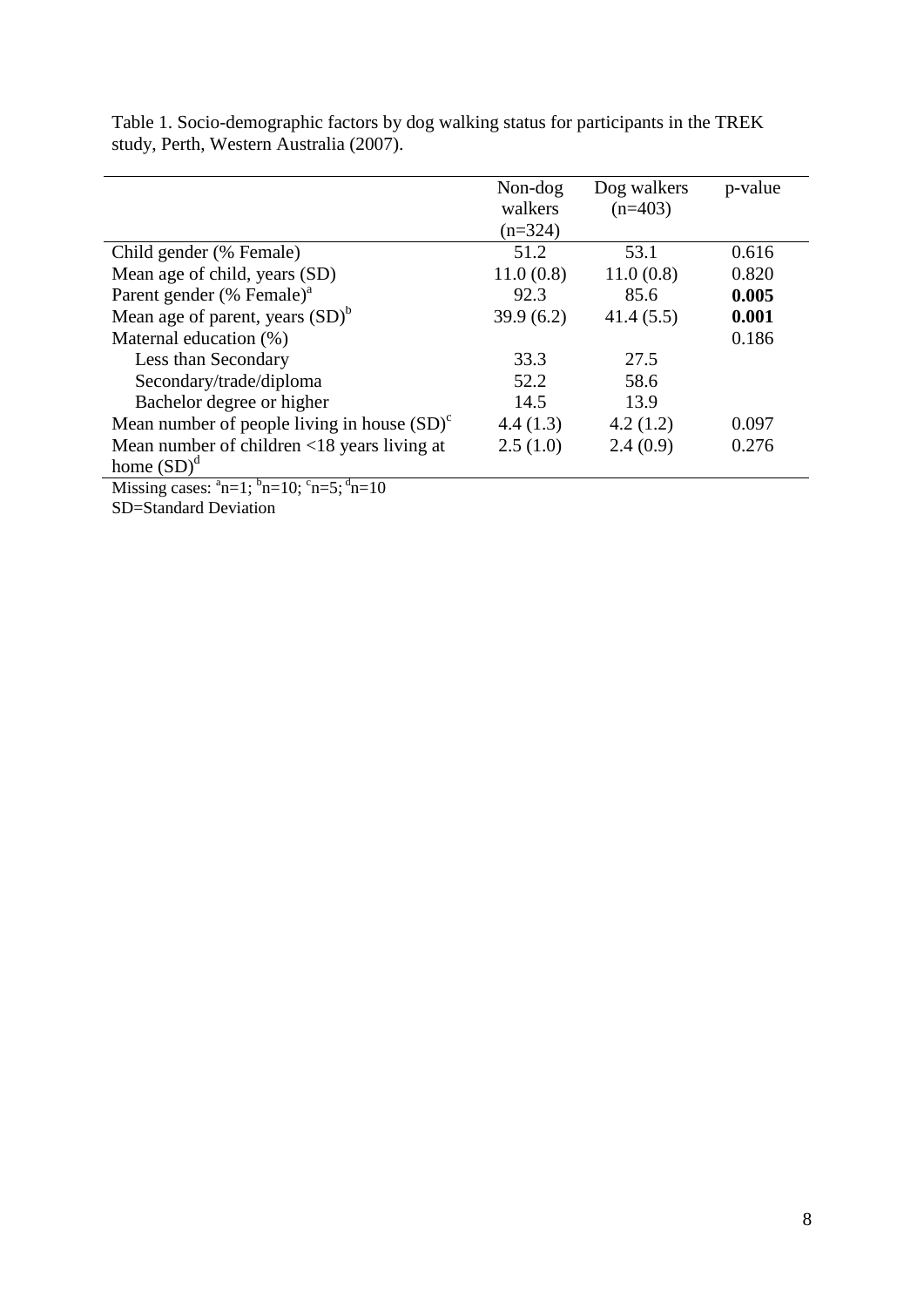## **Relationship between dog walking status, physical activity, play and independent mobility**

After adjustment for child and parent socio-demographic factors, the odds of going for a walk in the neighborhood (OR=3.55; 95% CI=2.56-4.91), playing in the street (OR=2.02; 95%  $CI=1.48-2.76$ ) and playing outside in the yard (OR=1.97; 95% CI=1.23-3.13) were significantly higher for dog walkers, compared with non-dog walkers (Table 2). Girls (but not boys) had greater odds of playing in the yard if they walked their dog (OR=2.73; 95% CI=1.32-5.68) (results not shown). On average, children who walked their dog were more independently mobile than those who did not walk their dog. Dog walkers had an independent mobility score of 1.9 compared with a score of 1.4 for non-dog walkers (*p≤*0.001). Dog walking status was not significantly associated with weekly minutes of physical activity or walking, sufficient physical activity, weekly pedometer steps or recommended daily pedometer steps required to reduce the likelihood of overweight/obesity (*p>*0.05).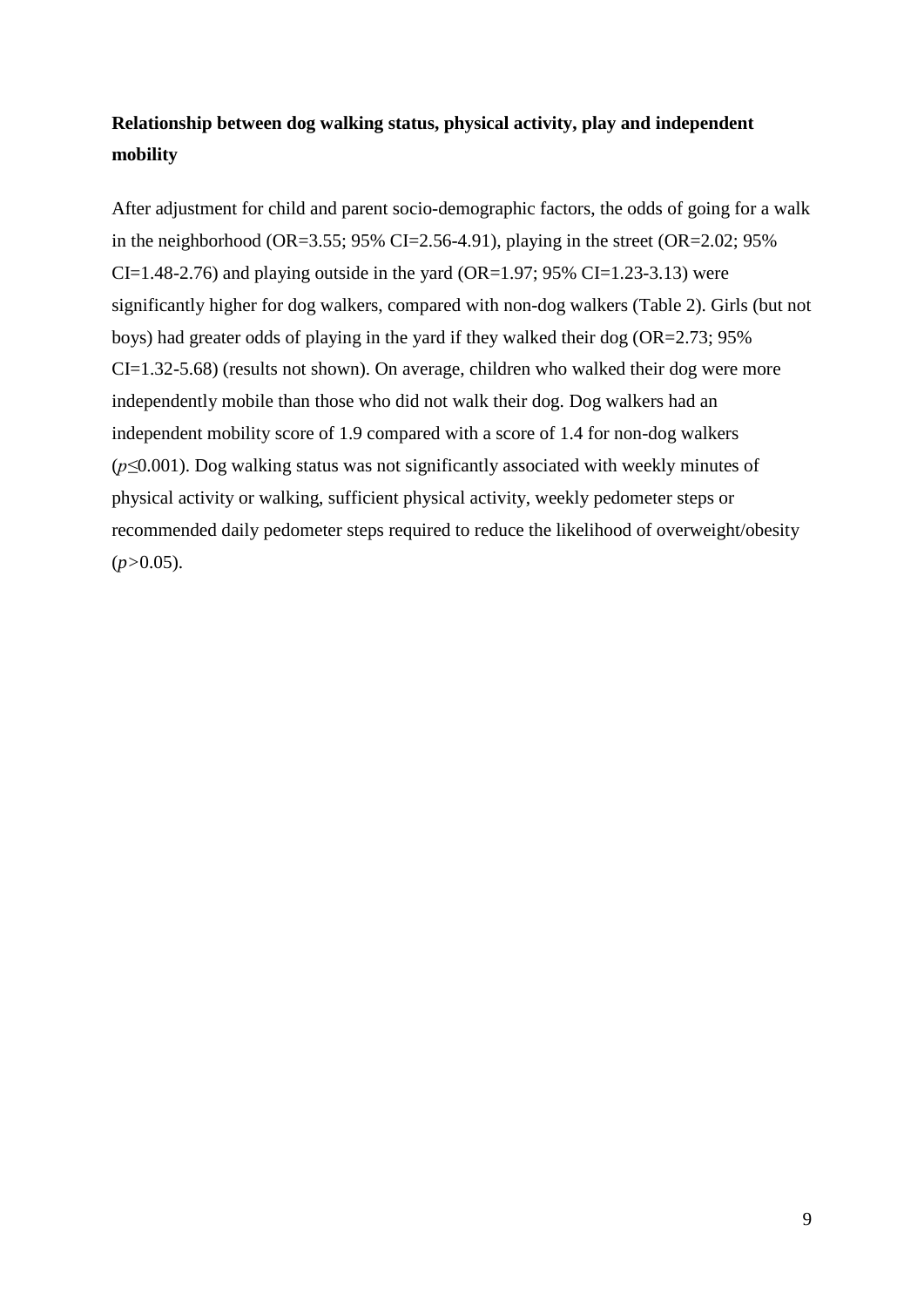|                                                   | Non-dog       | Dog walkers   |                 |
|---------------------------------------------------|---------------|---------------|-----------------|
|                                                   | walkers       | $(n=403)$     |                 |
|                                                   | $(n=324)$     |               |                 |
|                                                   | Mean (SE)     | Mean (SE)     | β               |
|                                                   | Reference     |               | (p-value)       |
|                                                   | Group         |               |                 |
| Total pedometer steps/week <sup>a</sup>           | 66 068.6      | 66 751.3      | 682.66          |
|                                                   | (2 229.3)     | (2015.8)      | (0.756)         |
| Total minutes of physical activity outside        | 828.8 (52.0)  | 867.6 (47.2)  | 38.82           |
| of school/week <sup>e</sup>                       |               |               | (0.443)         |
| Total minutes of walking/week <sup>be</sup>       | 164.6(13.61)  | 179.9 (12.33) | 15.32           |
|                                                   |               |               | (0.251)         |
| Independent Mobility Index score <sup>cde</sup>   | 1.4(0.1)      | 1.9(0.1)      | 0.47            |
|                                                   |               |               | (0.000)         |
|                                                   | $\frac{0}{0}$ | $\%$          | <b>OR</b>       |
|                                                   |               |               | (95% CI)        |
| Achieve recommended steps/day                     |               |               |                 |
| Boys (15000 steps/day)                            | 19.7          | 18.2          | 0.94            |
|                                                   |               |               | $(0.51 - 1.74)$ |
| Girls $(12000 \text{ steps/day})$                 | 28.0          | 35.1          | 1.34            |
|                                                   |               |               | $(0.82 - 2.20)$ |
| Sufficient physical activity (420)                | 71.6          | 71.5          | 0.97            |
| $min/week)^e$                                     |               |               | $(0.69 - 1.37)$ |
| Went for a walk in neighborhood last              | 46.6          | 75.2          | 3.55            |
| week <sup>d</sup>                                 |               |               | $(2.56 - 4.91)$ |
| Played in the street last week <sup>d</sup>       | 44.8          | 60.3          | 2.02            |
|                                                   |               |               | $(1.48 - 2.76)$ |
| Played outside in the yard last week <sup>d</sup> | 84.3          | 90.8          | 1.97            |
|                                                   |               |               | $(1.23 - 3.13)$ |

Table 2. Physical activity, play and independent mobility by dog walking status for children participating in the TREK study, Perth, Western Australia (2007).

Missing cases:  $^{a}n=102$ ;  $^{b}n=44$ ;  $^{c}n=15$ 

<sup>d</sup>Based on child self-report; <sup>e</sup>Based on parent self-report

All models adjusted for child gender and age, parent gender and age, maternal education, number of people and children in household.

SE=Standard Error; OR=Odds Ratio; CI=Confidence Interval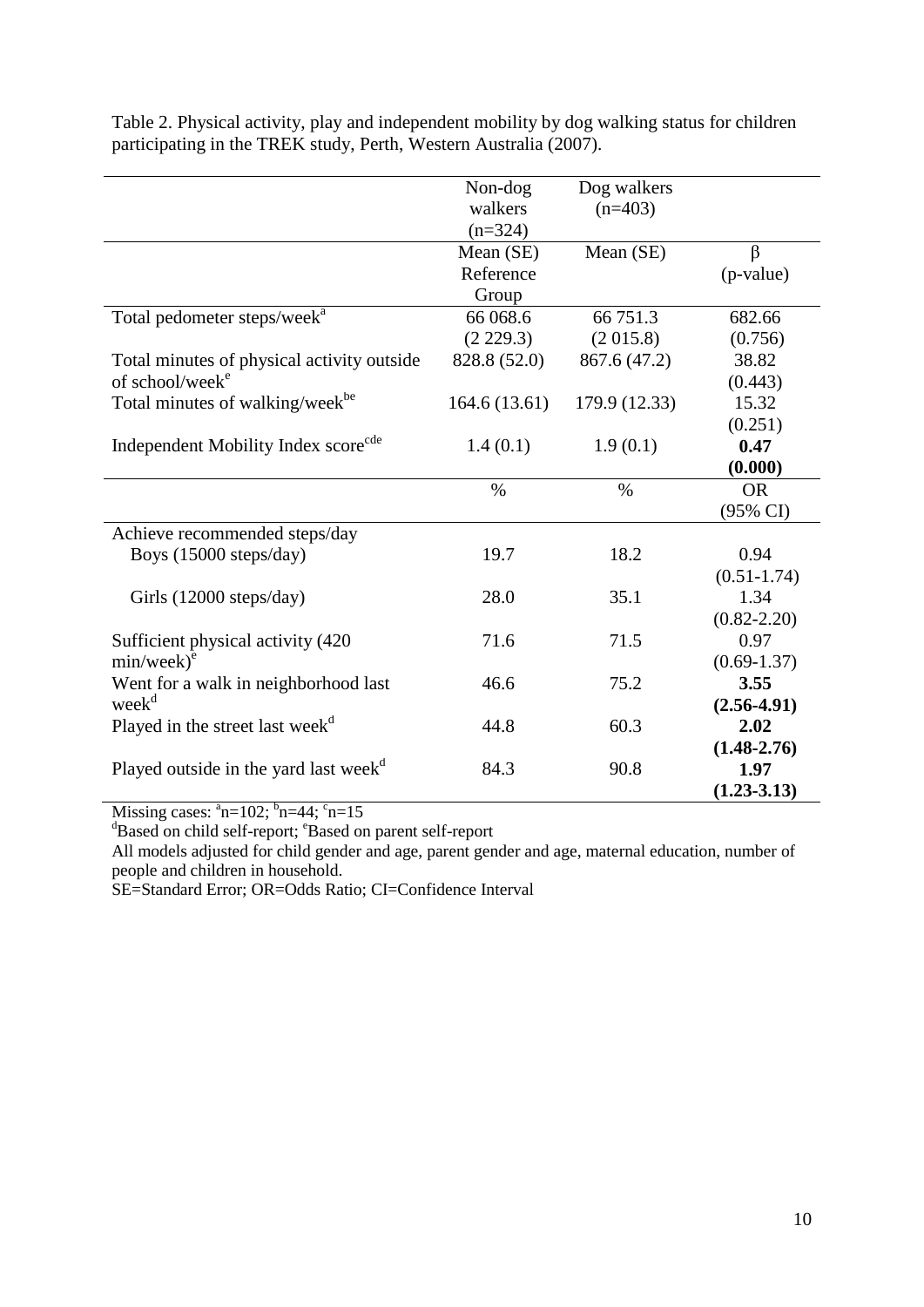## **Discussion**

Over half of children (55%) walked their dog in the last week. Children who walked their dog were significantly more likely to play outside in the yard and the street, walk in the neighborhood and were more independently mobile compared with non-dog walkers. There were no significant differences between dog walking and non-dog walking children for weekly minutes of physical activity, walking or pedometer steps.

Only one other study appears to have examined the relationship between dog walking and children's physical activity [\(Salmon et al., 2010\)](#page-17-4). Similar to our findings, Salmon and colleagues (2010) reported that 59% of children aged 5-6 and 10-12 years who owned a dog walked their dog [\(Salmon et al., 2010;](#page-17-4) [Timperio et al., 2008\)](#page-17-9). In support of our findings, they also found that neither child-report frequency of dog walking/week or 'family dog walking' was associated with increased accelerometer-measured moderate-vigorous physical activity [\(Salmon et al., 2010\)](#page-17-4). Based on findings from adult studies, we hypothesized that dog walking rather than dog ownership *per se* would be associated with children's physical activity behaviors, however this was not supported in terms of levels of weekly walking and physical activity. Our findings differ to the handful of studies reporting positive associations between dog ownership (vs. dog walking) and children's physical activity [\(Christian et al.,](#page-14-2)  [2012;](#page-14-2) [Owen et al., 2010;](#page-16-1) [Salmon et](#page-17-4) al., 2010). It is possible that the measure of dog walking behavior used in our study and by Salmon et al (2010) was insufficient to detect differences in overall levels of weekly walking and physical activity. It is also likely that in children, dog walking is not the main avenue through which children accumulate physical activity with their dog and active play in the home and yard may be more common ways that they are active with their dog.

Indeed, we found that dog walkers were more likely to play (outside in the yard and the street) and also walk in the neighborhood compared with non-dog walkers. This suggests that dog walking may be associated with lower intensity play based activity and thus make a relatively small contribution to physical activity levels. It also suggests that dog walking is undertaken in close proximity to home (outdoors in the yard and local neighborhood streets), and thus is only one part of overall walking level. The findings highlight the need for contextspecific measures of children's dog-related physical activity and play behaviors, and further research on the amount of activity undertaken with dogs in these contexts (i.e., frequency,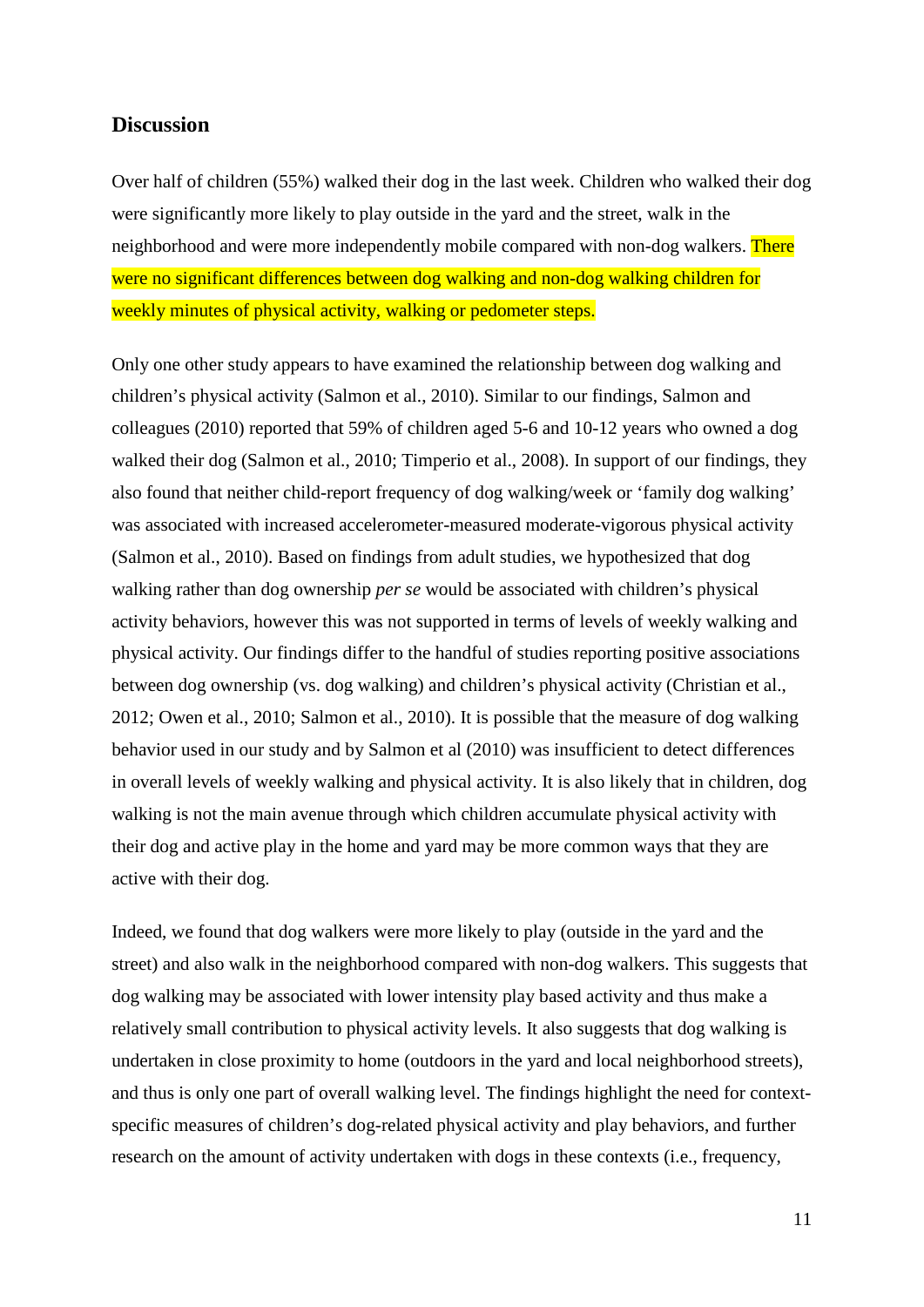duration and intensity of dog-facilitated active play in different settings such as inside/outside the home and park), not simply whether the behavior occurs.

This study provides a rare observation of the relationship between dog walking and children's independent mobility in an otherwise scant empirical literature. Children who walked their dog had greater independent mobility compared with non-dog walkers. The mean difference in the Independent Mobility Index score [\(Villanueva et al., 2013a\)](#page-18-6) between dog walkers and non-dog walkers appeared small (0.5), however this is a significant effect when we consider that for all children in the TREK study (regardless of dog ownership status), the mean score was 1.57. Thus a mean difference in the Independent Mobility Index score of approximately 0.5 represents 30% more independent mobility in dog walkers compared with non-dog walkers. These findings suggest that dog walking provides children with opportunities to develop or increase their independent mobility. Parents may be more likely to allow their child to walk on their own if they are accompanied by the family dog. Thus, independent walking with a dog may be a mechanism through which children can develop a greater awareness and familiarity of their neighborhood, interact with other local children and adults in the community and improve their health and well-being through increased active transport and recreational physical activity [\(Underwood, 2011\)](#page-17-10). Given that parents can restrict children's travel decisions and physical activity behavior, parental perceptions about children's personal safety in the neighborhood are important. As 'stranger danger' is among the highest cited concern that parents have about their children's outdoor safety [\(Carver et al.,](#page-14-10)  [2008;](#page-14-10) [Hillman et al., 1990;](#page-15-12) [Joshi et al., 1999;](#page-15-5) [Nayak, 2003;](#page-16-9) [O'Brien et al., 2000;](#page-16-10) [Prezza and](#page-16-11)  [Pacilli, 2007;](#page-16-11) [Tandy, 1999;](#page-17-11) [Valentine and McKendrck, 1997\)](#page-17-12), it may be that parents perceive dogs as a form of protection or guardianship for children when outdoors. Indeed, children are more likely to be independently mobile when accompanied by siblings, peers or friends [\(Jones et al., 2000;](#page-15-8) [Mackett et al., 2007;](#page-15-13) Zwerts et al., 2010). Travelling with others, in this case a dog, may contribute to parent (and child) perceptions of safety, potentially resulting in parents granting more freedom to children. Travelling with a dog may therefore provide the added benefits of safety [\(Cutt et al., 2007;](#page-14-7) [Cutt et al., 2008b\)](#page-15-9) and companionship [\(Christian et](#page-14-11)  [al., 2010;](#page-14-11) [Cutt et al., 2008a;](#page-14-12) [Cutt et al., 2007;](#page-14-7) [Cutt et al., 2008b\)](#page-15-9), which in turn facilitate the likelihood of being independently mobile and physically active. Further research is needed to explore the nature of these relationships and examine strategies for encouraging more children to be physically active as well as independently mobile *with* their dog.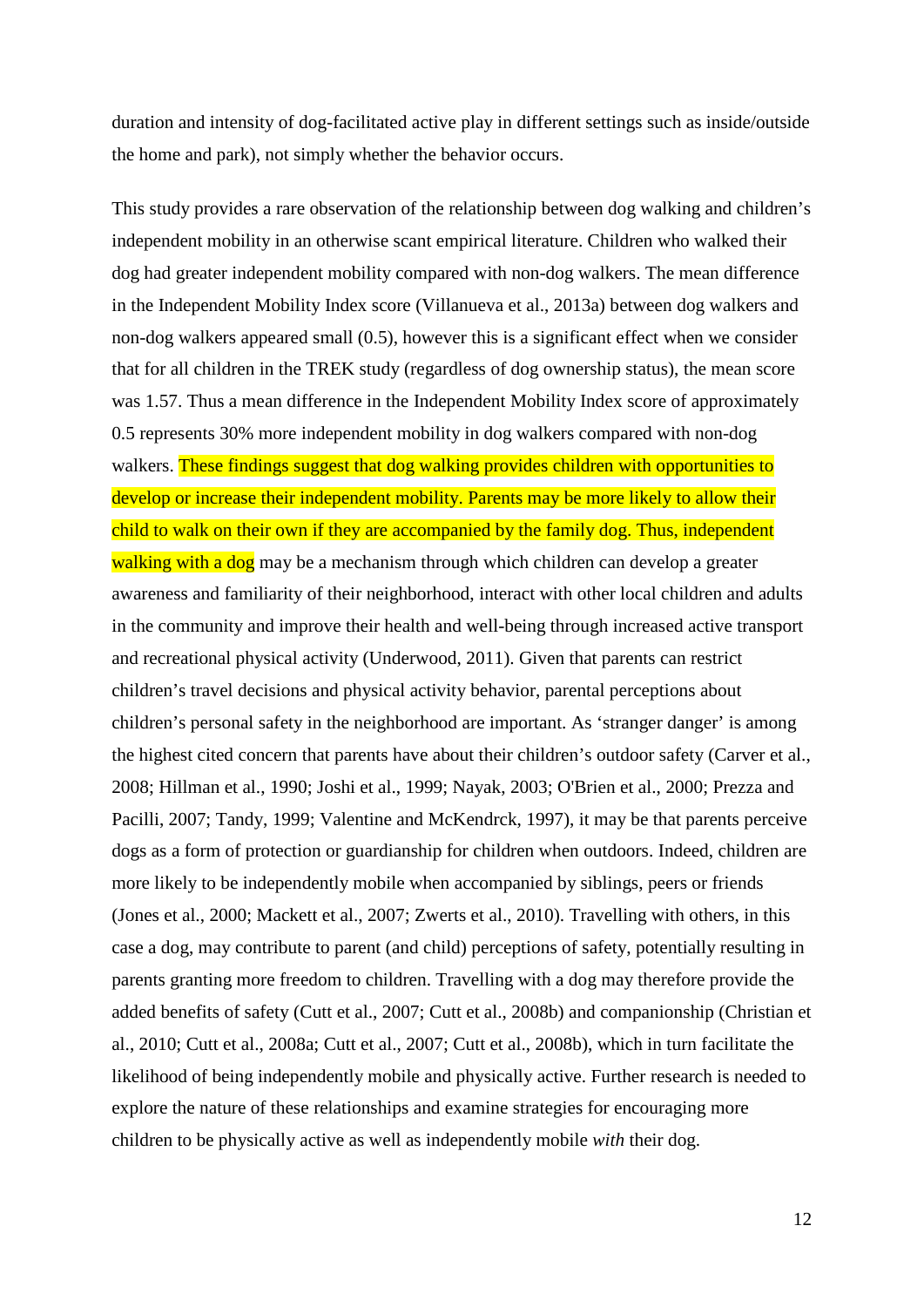#### **Study limitations**

This study was limited by its cross-sectional design and lack of information on nonresponders. Dog walkers may have over-reported their physical activity. However our study included an objective measure of physical activity – pedometer steps/week. Our study used a binary measure of dog walking status. Information on dog walking frequency and duration would assist in understanding the contribution of dog walking to overall physical activity levels. Future research on the relationship between dog walking and children's play, physical activity and independent mobility should consider dog-related factors such as breed, size, age and health status as well as the child's relationship with their dog (i.e., level of attachment) [\(Westgarth et al., 2013\)](#page-18-7) and their sense of responsibility to walk their dog [\(Christian et al.,](#page-14-2)  [2012\)](#page-14-2). Finally, research should use objective context-specific measures of dog-related physical activity behaviors and examine these relationships across different child ages.

## **Conclusion**

Children who walked their dog were significantly more likely to play outside, walk locally and were more independently mobile compared with non-dog walkers. Our findings suggest outdoor play near home and walking in the neighborhood are important sources of dogfacilitated activity for children who have a dog. Dog walking status may also be a marker for children's overall independent mobility and a mechanism through which children can increase active transport and recreational physical activity. Moreover, independent travel with a dog may provide the added benefits of safety and companionship. Given a large proportion of households with children own a dog and up to  $50\%$  do not walk with their dog, further research is warranted to understand the contribution of different types of dog-facilitated activity to children's physical activity. Strategies aimed at encouraging more children to play outdoors, and walk with their dog in their neighborhood (with family and independently) have the potential to positively affect children's physical activity levels, health and development.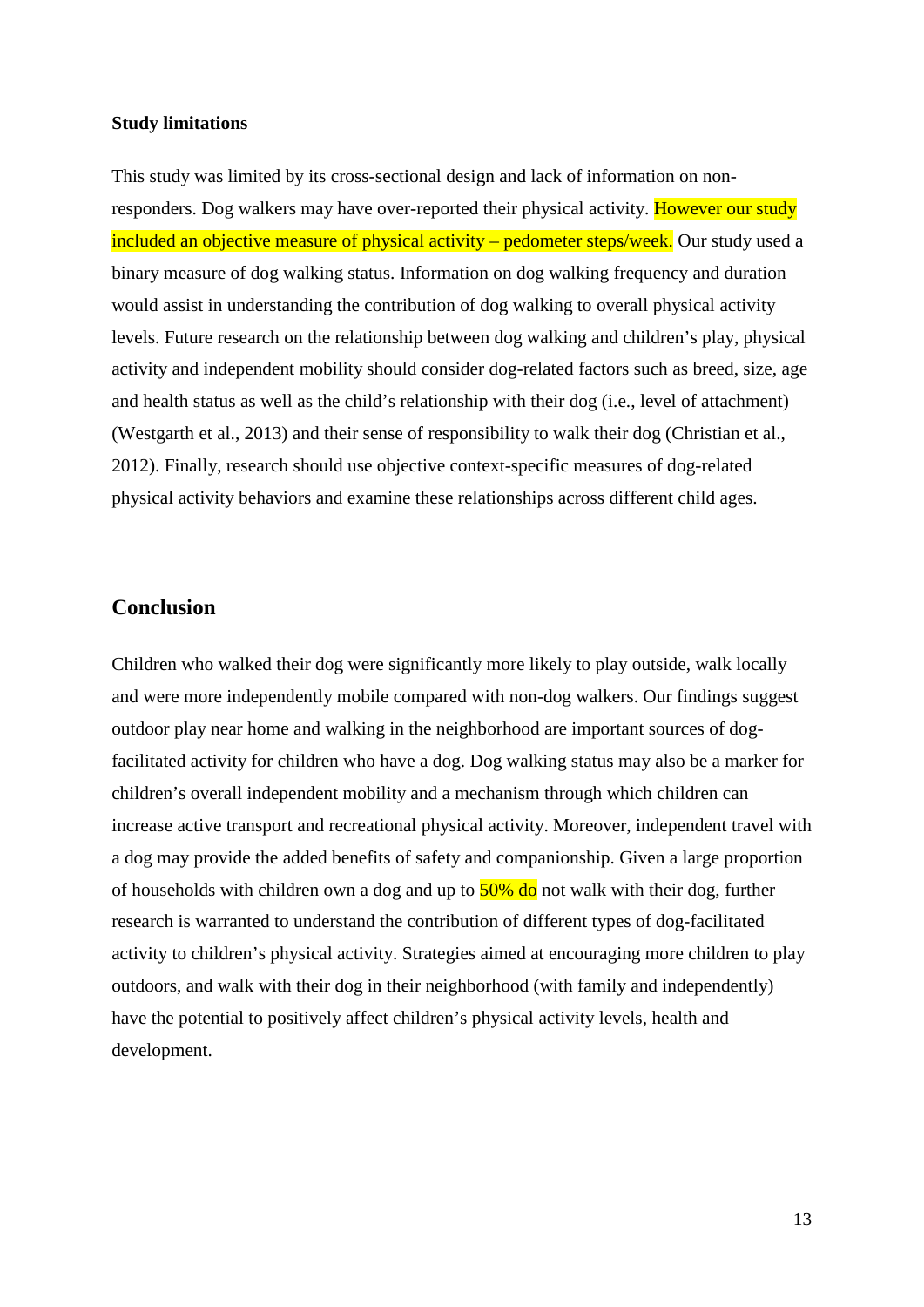## **Conflict of Interest Statement**

The authors declare that there are no potential, perceived or real conflicts of interest. The TREK study received funding from the Australian National Health and Medical Research Council (NHMRC). The funding body did not have any involvement in the study.

## **Acknowledgements**

The TREK study received funding from the Australian National Health and Medical Research Council (NHMRC; #403933). Hayley Christian is supported by a NHMRC/National Heart Foundation Early Career Fellowship (#1036350). Georgina Trapp is supported by a NHMRC Early Career Fellowship (#1073233) and Billie Giles-Corti is supported by a NHMRC Principal Research Fellow Award (#1004900). The authors acknowledge the contributions of the TREK study chief investigators - Anna Timperio (Deakin University, Victoria, Australia), Gavin McCormack (University of Calgary, Alberta, Canada) and Max Bulsara (University of Notre Dame, Western Australia). Ms Pulan Bai provided administrative assistance.

## **Author contributions**

HC designed and directed the study analyses, interpreted the data and drafted the article. GT coordinated the data collection, conducted analyses and contributed to the discussion. KV coordinated the data collection, developed the Independent Mobility Index score and contributed to the interpretation of results and discussion section. SZ contributed to interpretation of the data and discussion section. RK conducted analyses and drafted the introduction section. BGC led the conception, design and acquisition of data for the main study, contributed to the interpretation of the data and contributed to editing the final manuscript. All authors revised the article critically for important intellectual content at each stage, and gave final approval of the version to be published.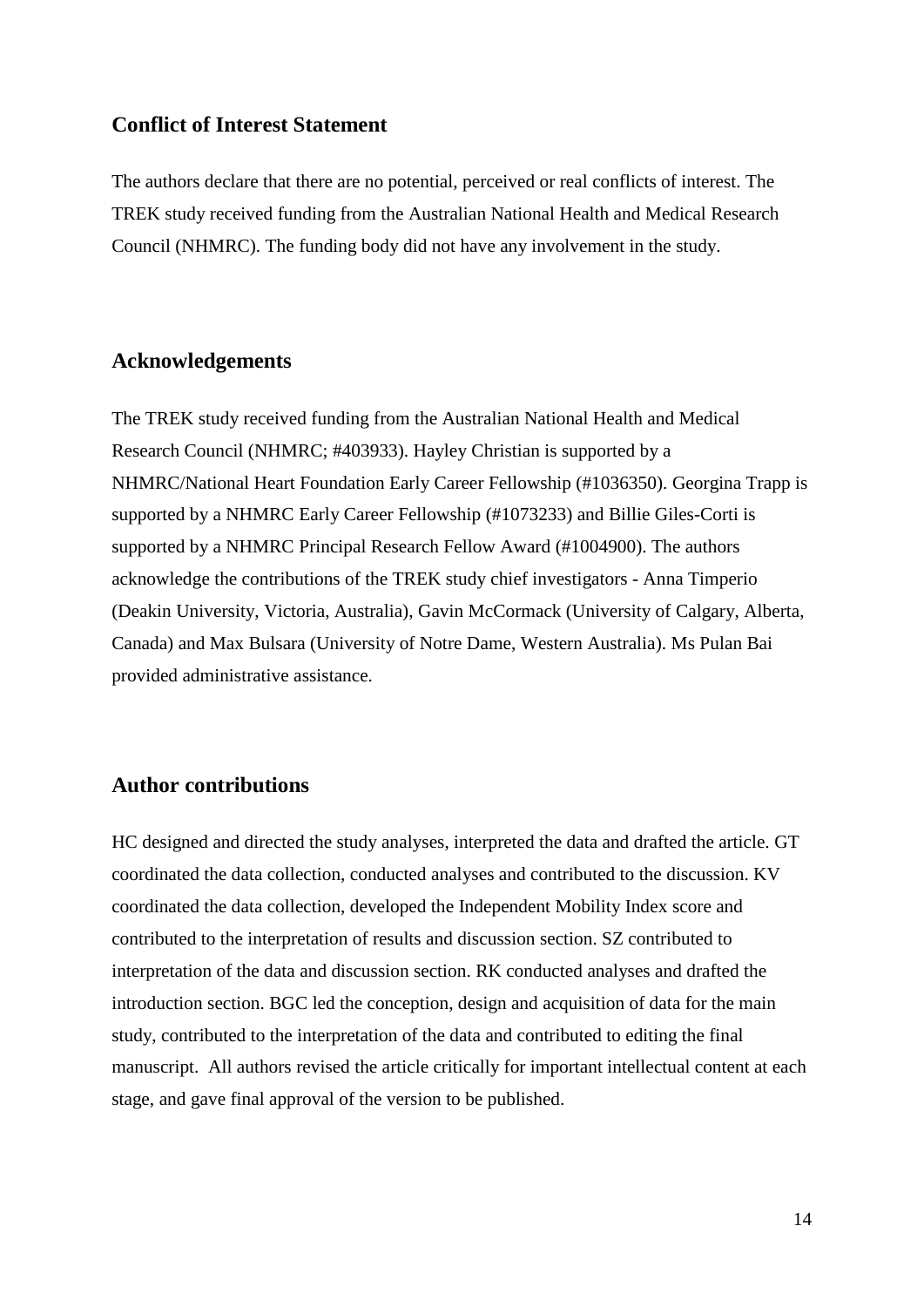## **References**

- <span id="page-14-5"></span>Albert, A., Bulcroft, K., 1988. Pets, families, and the life course. J. Marriage. Fam. 50:543- 52.
- <span id="page-14-8"></span>American Veterinary Medical Association, 1997. Veterinary economic statistics. Centre for Information Management, Schaumburg, IL.
- <span id="page-14-1"></span>Azevedo, M.R., Araújo, C.L., Silva, M.C.d., Hallal, P.C., 2007. Tracking of physical activity from adolescence to adulthood: a population-based study. Rev. Saude. Publica. 41:69-75.
- <span id="page-14-0"></span>Biddle, S.J.H., Gorely, T., Stensel, D.J., 2004. Health-enhancing physical activity and sedentary behaviour in children and adolescents. J. Sports. Sci. 22:679-701.
- <span id="page-14-10"></span>Carver, A., Timperio, A., Crawford, D., 2008. Playing it safe: The influence of neighbourhood safety on children's physical activity-A review. Health. Place. 14:217-27.
- <span id="page-14-11"></span>Christian, H., Giles-Corti, B., Knuiman, M., 2010. "I'm just a'-walking the dog" Correlates of regular dog walking. Fam. Community. Health. 33:44-52.
- <span id="page-14-2"></span>Christian, H., Trapp, G., Lauritsen, C., Wright, K., Giles-Corti, B., 2012. Understanding the relationship between dog ownership and children's physical activity and sedentary behaviour. Pediatr. Obes. 8:392-403.
- <span id="page-14-3"></span>Christian, H.E., Westgarth, C., Bauman, A., Richards, E.A., Rhodes, R., Evenson, K.R., Mayer, J.A., Thorpe, R.J., 2013. Dog ownership and physical activity: a review of the evidence. J. Phys. Act. Health. 10:750-59.
- <span id="page-14-9"></span>Commonwealth Department Health and Ageing, 2004. Australia's Physical Activity Recommendations for 5–12 Year Olds. Commonwealth of Australia, Canberra, Australia.
- <span id="page-14-12"></span>Cutt, H., Giles-Corti, B., Knuiman, M., 2008a. Encouraging physical activity through dog walking: Why don't some dog owners walk with their dog? Prev. Med. 48:120-26.
- <span id="page-14-4"></span>Cutt, H., Giles-Corti, B., Knuiman, M., 2008a. Encouraging physical activity through dog walking: Why don't some owners walk with their dog? Prev. Med. 46:120-26.
- <span id="page-14-7"></span>Cutt, H., Giles-Corti, B., Knuiman, M., Burke, V., 2007. Dog ownership, health and physical activity: a critical review of the literature. Health. Place. 13:261-72.
- <span id="page-14-6"></span>Cutt, H., Giles-Corti, B., Knuiman, M., Pikora, T., 2008b. Physical activity behavior of dog owners: Development and reliability of the Dogs And Physical Activity (DAPA) tool. J. Phys. Act. Health. 5:73-89.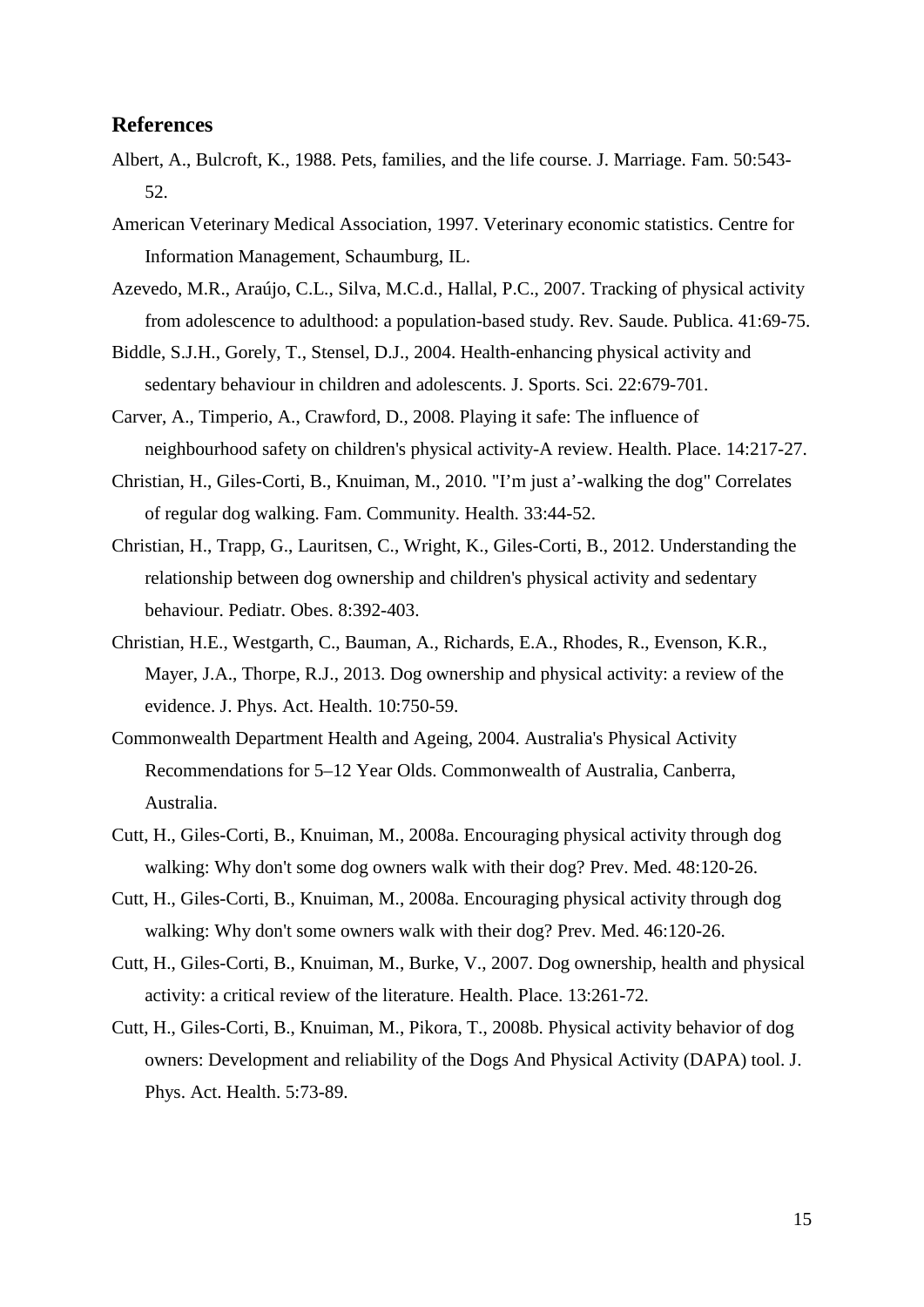- <span id="page-15-9"></span>Cutt, H., Giles-Corti, B., Wood, L., Knuiman, M., Burke, V., 2008b. Barriers and motivators for owners walking their dog: Results from qualitative research. Health. Promot. J. Aust. 19:118-24.
- <span id="page-15-6"></span>Gale, N., Golledge, R.G., Pellegrino, J.W., Doherty, S., 1990. The acquisition and integration of route knowledge in an unfamiliar neighborhood. J. Environ. Psychol. 10:3-25.
- <span id="page-15-10"></span>Giles-Corti, B., Wood, G., Pikora, T., Learnihan, V., Bulsara, M., Van Niel, K., Timperio, A., McCormack, G., Villanueva, K., 2011. School site and the potential to walk to school: The impact of street connectivity and traffic exposure in school neighborhoods. Health. Place. 17:545-50.
- <span id="page-15-4"></span>Ginsburg, K., 2007. The importance of play in promoting healthy child development and maintaining strong parent-child bonds. JAMA Pediatr. 119:182 - 91.
- <span id="page-15-0"></span>Goldfield, G.S., Raynor, H.A., Epstein, L.H., 2002. Treatment of pediatric obesity, in: Stunkard, A.J., Wadden, T.A. (Ed.), Handbook of obesity treatment. Guilford Press, New York, NY, US, pp. 532-55.
- <span id="page-15-7"></span>Herman, J.F., 1980. Children's cognitive maps of large-scale spaces: Effects of exploration, direction, and repeated experience. J. Exp. Child. Psychol. 29:126-43.
- <span id="page-15-12"></span>Hillman, M., Adams, J., Whitelegg, J., 1990. One false move: a study of children's independent mobility. PSI publishing, London.
- <span id="page-15-1"></span>Janssen, I., LeBlanc, A.G., 2010. Systematic review of the health benefits of physical activity and fitness in school-aged children and youth. Int. J. Behav. Nutr. Phys. Act. 7:1-16.
- <span id="page-15-8"></span>Jones, L., Davis, A., Eyers, T., 2000. Young people, transport and risk: comparing access and independent mobility in urban, suburban and rural environments. Health. Educ. J. 59:315-28.
- <span id="page-15-2"></span>Jones, R.A., Hinkley, T., Okely, A.D., Salmon, J., 2013. Tracking Physical Activity and Sedentary Behavior in Childhood: A Systematic Review. Am. J. Prev. Med. 44:651-58.
- <span id="page-15-5"></span>Joshi, M.S., MacLean, M., Carter, W., 1999. Children's journey to school: Spatial skills, knowledge and perceptions of the environment. Br. J. Dev. Psychol. 17:125-39.
- <span id="page-15-13"></span>Mackett, R., Brown, B., Gong, Y.I., Kitazawa, K.A.Y., Paskins, J., 2007. Children's independent movement in the local environment. Built. Environ. 33:454-68.
- <span id="page-15-3"></span>Mathers, M., Canterford, L., Olds, T., Waters, E., Wake, M., 2010. Pet ownership and adolescent health: cross-sectional population study. J. Paediatr. Child. Health. 46:729-35.
- <span id="page-15-11"></span>McCormack, G., Giles-Corti, B., Timperio, A., Wood, G., Villanueva, K., 2011. A crosssectional study of the individual, social, and built environmental correlates of pedometer-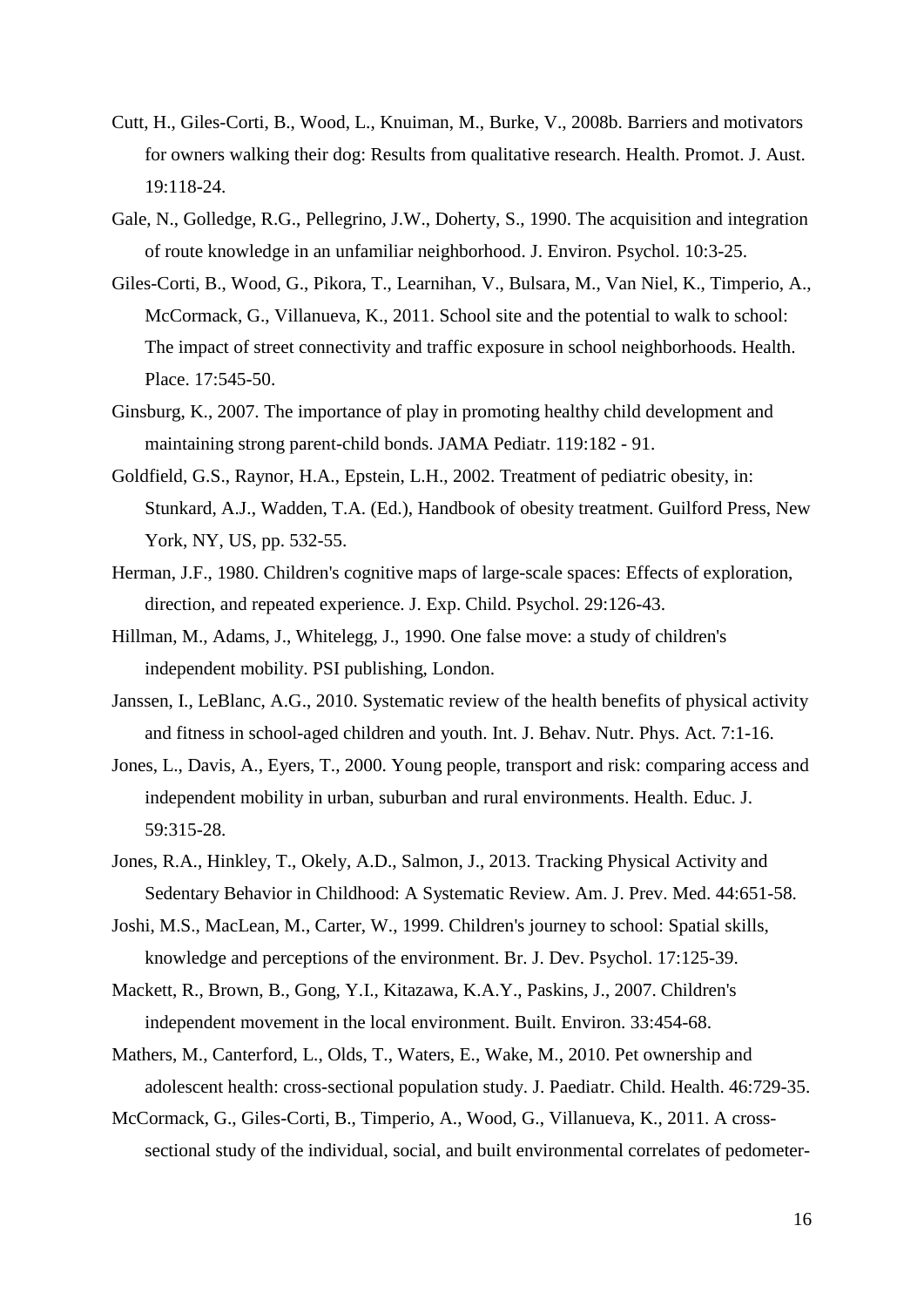based physical activity among elementary school children. Int. J. Behav. Nutr. Phys. Act. 8:30.

- <span id="page-16-5"></span>McCurdy, L., Winterbottom, K., Mehta, S., Roberts, J., 2010. Using nature and outdoor activity to improve children's health. Curr. Probl. Pediatr. Adolesc. Health. Care. 40:102- 17.
- <span id="page-16-7"></span>Milligan, R., McCormack, G., Rosenberg, M., 2007. Physical activity levels of Western Australian adults 2006. Findings from the Premier's Physical Activity Taskforce adult physical activity survey. Western Australian Government, Perth, Western Australia.
- <span id="page-16-2"></span>Moudon, A.V., Lee, C., Cheadle, A.D., Garvin, C., Schmid, T.L., Weathers, R.D., 2007. Attributes of environments supporting walking. Am. J. Health. Promot. 21:448.
- <span id="page-16-9"></span>Nayak, A., 2003. 'Through children's eyes': childhood, place and the fear of crime. Geoforum. 34:303-15.
- <span id="page-16-10"></span>O'Brien, M., Jones, D., Sloan, D., Rustin, M., 2000. Children's independent spatial mobility in the urban public realm. Childhood. 7:257-77.
- <span id="page-16-1"></span>Owen, C.G., Nightingale, C.M., Rudnicka, A.R., Ekelund, U., McMinn, A.M., van Sluijs, E.M.F., Griffin, S.J., Cook, D.G., Whincup, P.H., 2010. Family dog ownership and levels of physical activity in childhood: findings from the child heart and health study in England. Am. J. Public. Health. 100:1669.
- <span id="page-16-3"></span>Page, A., Cooper, A., Griew, P., Jago, R., 2010. Independent mobility, perceptions of the built environment and children's participation in play, active travel and structured exercise and sport: the PEACH Project. Int. J. Behav. Nutr. Phys. Act. 7:17.
- <span id="page-16-0"></span>Pate, R.R., Baranowski, T., Dowda, M., Trost, S.G., 1996. Tracking of physical activity in young children. Med. Sci. Sports. Exerc. 28:92-96.
- <span id="page-16-4"></span>Pellegrini, A., Smith, P., 1998. Physical activity play: The nature and function of a neglected aspect of play. Child. Dev. 69:577-98.
- <span id="page-16-11"></span>Prezza, M., Pacilli, M., 2007. Current fear of crime, sense of community, and loneliness in Italian adolescents: The role of autonomous mobility and play during childhood. J. Community. Psychol. 35:151 - 70.
- <span id="page-16-6"></span>Rissotto, A., Tonucci, F., 2002. Freedom of movement and environmental knowledge in elementary school children. J. Environ. Psych. 22:65-77.
- <span id="page-16-8"></span>Rowe, D.A., Mahar, M.T., Raedeke, T.D., Lore, J., 2004. Measuring physical activity in children with pedometers: reliability, reactivity and replacement of missing data. Pediatr. Exerc. Sci. 16:343-54.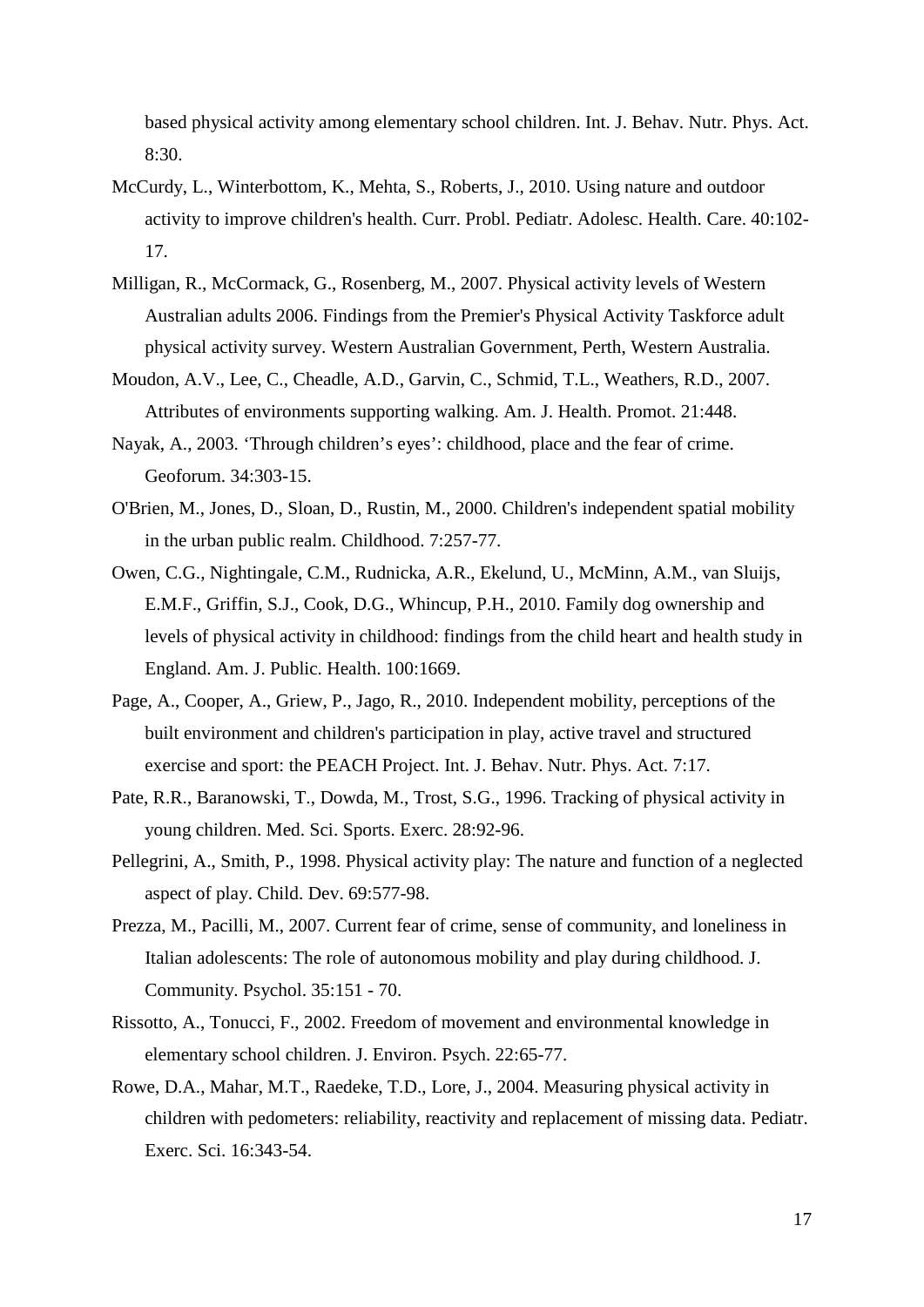- <span id="page-17-4"></span>Salmon, J., Timperio, A., Chu, B., Veitch, J., 2010. Dog ownership, dog walking, and children's and parents' physical activity. R. Q. Exerc. Sport. 81:264-71.
- <span id="page-17-6"></span>Schoeppe, S., Duncan, M.J., Badland, H., Oliver, M., Curtis, C., 2013. Associations of children's independent mobility and active travel with physical activity, sedentary behaviour and weight status: a systematic review. J. Sci. Med. Sport. 16:312-19.
- <span id="page-17-2"></span>Schofield, G., Mummery, K., Steele, R., 2005. Dog ownership and human health-related physical activity: an epidemiological study. Health. Promot. J. Aust. 16:15-19.
- <span id="page-17-5"></span>Sirard, J.R., Patnode, C.D., Hearst, M.O., Laska, M.N., 2011. Dog ownership and adolescent physical activity. Am. J. Prev. Med. 40:334-37.
- <span id="page-17-7"></span>Strycker, L.A., Duncan, S.C., Chaumeton, N.R., Duncan, T.E., Toobert, D.J., 2007. Reliability of pedometer data in samples of youth and older women. Int. J. Behav. Nutr. Phys. Act. 4:4.
- <span id="page-17-11"></span>Tandy, C.A., 1999. Children's diminishing play space: a study of inter-generational change in children's use of their neighbourhoods. Aust. Geogr. Stud. 37:154-64.
- <span id="page-17-1"></span>Telama, R., Yang, X., Viikari, J., Välimäki, I., Wanne, O., Raitakari, O., 2005. Physical activity from childhood to adulthood: a 21-year tracking study. Am. J. Prev. Med. 28:267-73.
- <span id="page-17-3"></span>Thorpe, R.J., Simonsick, E.M., Brach, J.S., Ayonayon, H., Satterfield, S., Harris, T.B., Garcia, M., Kritchevsky, S.B., 2006. Dog ownership, walking behavior, and maintained mobility in late life. J. Am. Geriatr. Soc. doi:10.1111/j.1532- 5415.2006.00856.x:electronic.
- <span id="page-17-0"></span>Timmons, B.W., Naylor, P.-J., Pfeiffer, K.A., 2007. Physical activity for preschool childrenhow much and how? Appl. Physiol. Nutr. Metab. 32:S122-S34.
- <span id="page-17-9"></span>Timperio, A., Salmon, J., Chu, B., Andrianopoulos, N., 2008. Is dog ownership or dog walking associated with weight status in children and their parents? Health. Promot. J. Aust. 19:60.
- <span id="page-17-8"></span>Tudor-Locke, C., Craig, C., Beets, M., Belton, S., Cardon, G., Duncan, S., et al, 2011. How many steps/day are enough? For children and adolescents. . Int. J. Behav. Nutr. Phys. Act. 8:78.
- <span id="page-17-10"></span>Underwood, C., 2011. The influence of walking a pet dog has on children's independent mobility and physical activity, 2011 Annual Meeting of the International Society for Behavioral Nutrition and Physical Activity, Melbourne, Australia.
- <span id="page-17-12"></span>Valentine, G., McKendrck, J., 1997. Children's outdoor play: Exploring parental concerns about children's safety and the changing nature of childhood. Geoforum. 28:219-35.